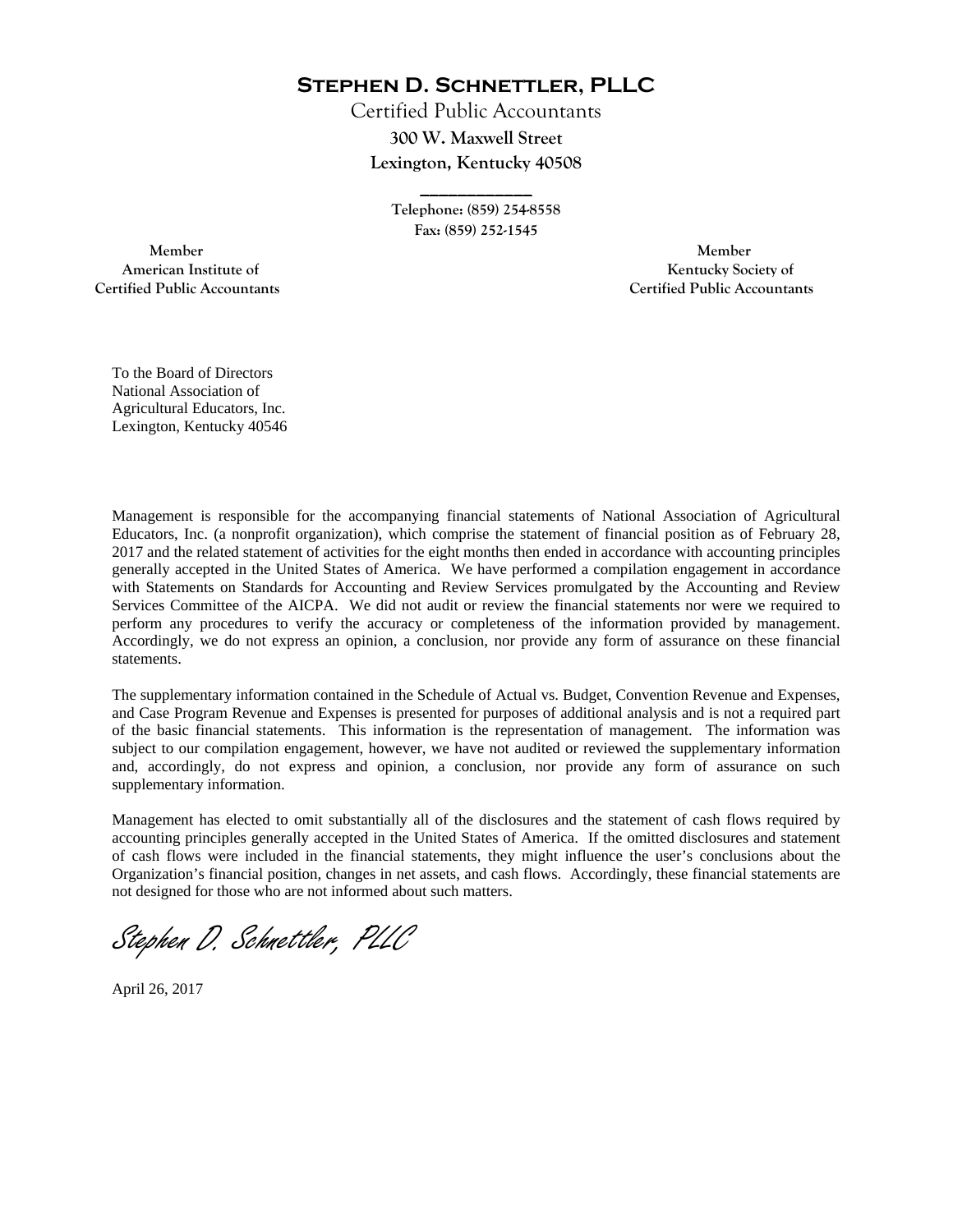## NATIONAL ASSOCIATION OF AGRICULTURAL EDUCATORS, INC. **Statement of Financial Position** February 28, 2017

| <b>ASSETS</b>                         |                 |
|---------------------------------------|-----------------|
| Cash on deposit                       | \$<br>379,456   |
| Investments - operating fund          | 658,157         |
| Investments - life membership fund    | 225,064         |
| Accounts receivable                   | 105,962         |
| Inventory                             | 5,000           |
| Prepaid expenses                      | 432,458         |
| Property and equipment - CASE         | 475             |
| Property and equipment                | 10,100          |
| <b>TOTAL ASSETS</b>                   | \$<br>1,816,672 |
| <b>LIABILITIES AND NET ASSETS</b>     |                 |
| <b>LIABILITIES</b>                    |                 |
| Accounts payable                      | \$<br>14,795    |
| Accrued leave payable                 | 41,327          |
| Other current liabilities             | 9,242           |
| <b>TOTAL LIABILITIES</b>              | 65,364          |
| <b>NET ASSETS</b>                     |                 |
| Unrestricted net assets:              |                 |
| Current operation                     | 1,181,608       |
| Board designated for special purposes | 212,795         |
| Temporarily restricted net assets     | 1,360           |
| <b>CASE Project</b>                   | 355,545         |
| <b>TOTAL NET ASSETS</b>               | 1,751,308       |
| TOTAL LIABILITIES AND NET ASSETS      | \$<br>1,816,672 |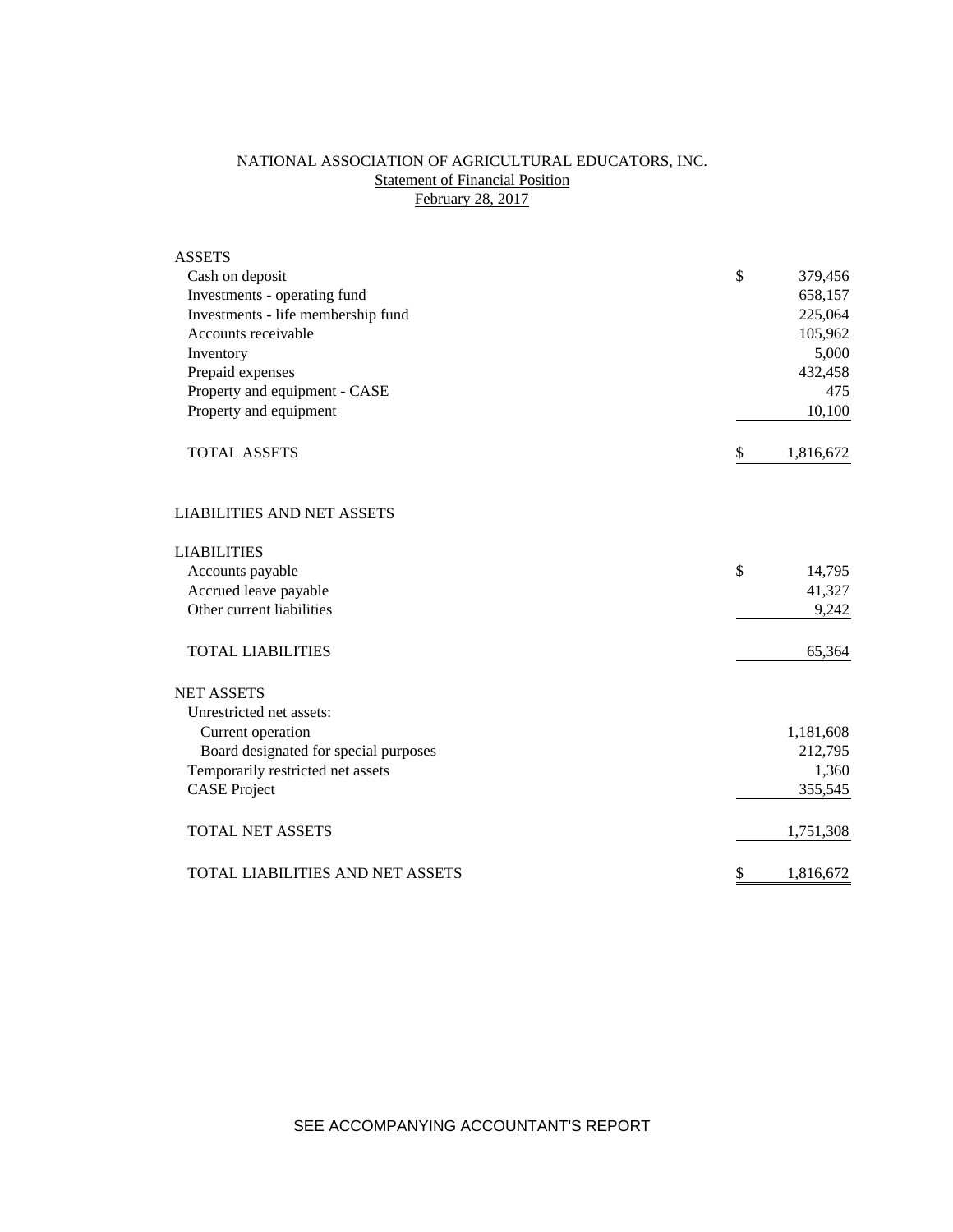## NATIONAL ASSOCIATION OF AGRICULTURAL EDUCATORS, INC. **Statement of Activities** For the Eight Months ended February 28, 2017

|                                       |         | Unrestricted   |    |            |             |    |            |                 |
|---------------------------------------|---------|----------------|----|------------|-------------|----|------------|-----------------|
|                                       | Current |                |    | Board      | Temporarily |    | CASE       |                 |
|                                       |         | Operations     |    | Designated | Restricted  |    | Project    | Total           |
| Revenue, Gains and Losses             |         |                |    |            |             |    |            |                 |
| Membership dues                       | \$      | 374,319        | \$ | 4,380      | \$          | \$ |            | \$<br>378,699   |
| Convention registration               |         | 65,569         |    |            |             |    |            | 65,569          |
| Sponsorship and awards                |         | 17,250         |    |            |             |    |            | 17,250          |
| Merchandise sales                     |         | 3,058          |    |            |             |    |            | 3,058           |
| Contributions                         |         |                |    |            | 390         |    |            | 390             |
| Management fees                       |         |                |    |            |             |    |            |                 |
| Net realized and unrealized           |         |                |    |            |             |    |            |                 |
| gains (losses) on securities          |         | 75,248         |    |            |             |    |            | 75,248          |
| Interest and dividends                |         | 22,889         |    |            |             |    |            | 22,889          |
| FFA Foundation projects               |         | 44,600         |    |            |             |    |            | 44,600          |
| CASE Program income                   |         |                |    |            |             |    | 1,093,120  | 1,093,120       |
| Other income                          |         | 521,045        |    |            |             |    |            | 521,045         |
| Total Revenue, Gaines and Losses      |         | 1,123,978      |    | 4,380      | 390         |    | 1,093,120  | 2,221,868       |
| Net Assets Released from Restrictions |         |                |    |            |             |    |            |                 |
| Total Revenue, Gains and Losses       |         |                |    |            |             |    |            |                 |
| and Reclassifications                 |         | 1,123,978      |    | 4,380      | 390         |    | 1,093,120  | 2,221,868       |
| Expenses                              |         |                |    |            |             |    |            |                 |
| General expenses                      |         | 957,777        |    |            |             |    |            | 957,777         |
| FFA Foundation projects               |         | 8,806          |    |            |             |    |            | 8,806           |
| <b>CASE Program expenses</b>          |         | $\overline{a}$ |    |            |             |    | 1,239,370  | 1,239,370       |
| Convention expenses                   |         | 22,326         |    |            |             |    |            | 22,326          |
| Total expenses                        |         | 988,909        |    |            |             |    | 1,239,370  | 2,228,279       |
| INCREASE (DECREASE) IN NET ASSETS     |         | 135,069        |    | 4,380      | 390         |    | (146, 250) | (6, 411)        |
| NET ASSETS AT BEGINNING OF PERIOD     |         | 1,046,539      |    | 208,415    | 970         |    | 501,795    | 1,757,719       |
| NET ASSETS AT END OF PERIOD           | \$      | 1,181,608      | \$ | 212,795    | \$<br>1,360 | \$ | 355,545    | \$<br>1,751,308 |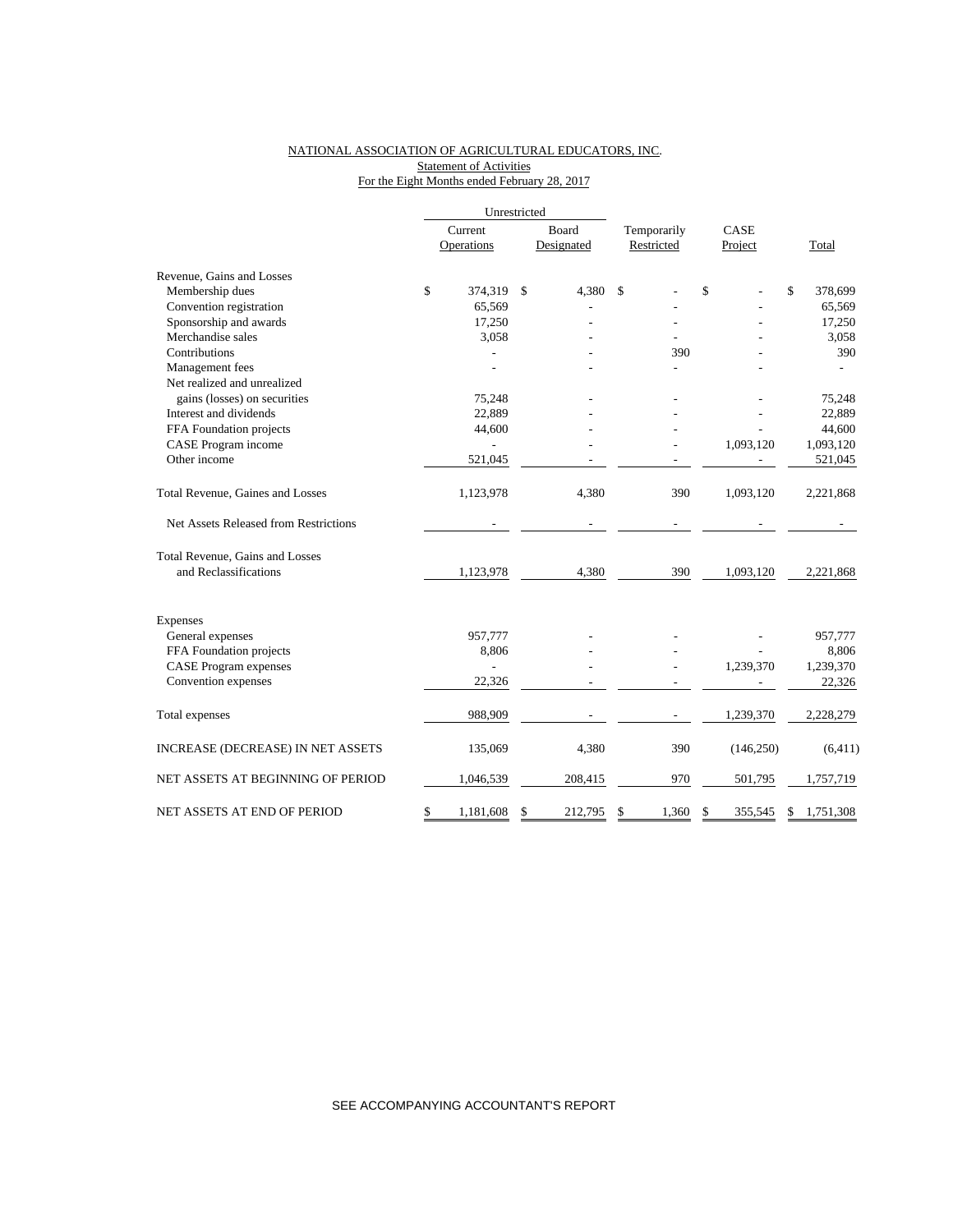# NATIONAL ASSOCIATION OF AGRICULTURAL EDUCATORS, INC. Schedule of Actual vs. Budget

|--|

|                                                       | <b>MONTH</b><br><b>ACTUAL</b> | <b>MONTH</b><br><b>BUDGET</b> |               | <b>MONTH</b><br><b>\$VARIANCE</b> | YEAR TO DATE<br><b>ACTUAL</b> |               | <b>YEAR</b><br><b>BUDGET</b> | <b>YEAR</b><br><b>\$VARIANCE</b> |
|-------------------------------------------------------|-------------------------------|-------------------------------|---------------|-----------------------------------|-------------------------------|---------------|------------------------------|----------------------------------|
| <b>REVENUE</b>                                        |                               |                               |               |                                   |                               |               |                              |                                  |
| Member dues                                           | \$<br>39,380 \$               | 32,907                        | $\mathcal{S}$ | $6,473$ \$                        | 367,749                       | $\mathcal{S}$ | 394,880                      | \$<br>(27, 131)                  |
| Corporate membership dues                             | 1,500                         | 2,563                         |               | (1,063)                           | 10,950                        |               | 30,750                       | (19,800)                         |
| Delmar scholarships                                   | ÷,                            | 625                           |               | (625)                             | $\overline{\phantom{a}}$      |               | 7,500                        | (7,500)                          |
| Foundation management fees                            | ÷.                            | 7,917                         |               | (7, 917)                          |                               |               | 95,000                       | (95,000)                         |
| Interest and dividends                                | 349                           | 2,917                         |               | (2,568)                           | 17,575                        |               | 35,000                       | (17, 425)                        |
| Net realized and unrealized                           |                               |                               |               |                                   |                               |               |                              |                                  |
| gains (losses) on securities                          | 20,005                        | $\omega$                      |               | 20,005                            | 75,248                        |               |                              | 75,248                           |
| Merchandise sales                                     | $\sim$                        | 833                           |               | (833)                             | 3,058                         |               | 10,000                       | (6,942)                          |
| Investment income, Life Fund                          | 119                           | 917                           |               | (798)                             | 5,314                         |               | 11,000                       | (5,686)                          |
| Contributions, Legislative Fund                       | ÷,                            | $\omega$                      |               | $\omega$                          | 390                           |               |                              | 390                              |
| Miscellaneous income                                  | ÷,                            | 833                           |               | (833)                             | 32,200                        |               | 10,000                       | 22,200                           |
| Scholarship raffle proceeds                           |                               | 125                           |               | (125)                             |                               |               | 1,500                        | (1,500)                          |
|                                                       | 229,600                       | 37,500                        |               |                                   |                               |               |                              |                                  |
| National Teach Ag Campaign                            |                               |                               |               | 192,100                           | 281,532                       |               | 450,000                      | (168, 468)                       |
| Teacher crisis fund                                   | 3,451                         | $\omega$                      |               | 3,451                             | 22,689                        |               |                              | 22,689                           |
| <b>BFRDP</b> Grant                                    | ÷,                            | ÷,                            |               | ÷,                                | $\overline{\phantom{a}}$      |               |                              | $\bar{a}$                        |
| AEM business manager stipend                          |                               | 333                           |               | (333)                             |                               |               | 4,000                        | (4,000)                          |
| DuPont agriscience revenue                            | $\overline{\phantom{a}}$      | ÷,                            |               | ÷,                                | 164,350                       |               | ÷,                           | 164,350                          |
| DuPont - non foundation                               |                               |                               |               | ÷,                                | 10,305                        |               | ÷,                           | 10,305                           |
| CASE management fee                                   | $\overline{a}$                | 2,000                         |               | (2,000)                           | ÷,                            |               | 24,000                       | (24,000)                         |
| Council MMM management fee                            | $\overline{\phantom{a}}$      | 417                           |               | (417)                             | L,                            |               | 5,000                        | (5,000)                          |
| Teach AG non-foundation revenue                       | 658                           |                               |               | 658                               | 4,889                         |               | L.                           | 4,889                            |
| FFA Foundation project - TTTK                         | ÷,                            | 3,875                         |               | (3,875)                           |                               |               | 46.500                       | (46,500)                         |
| FFA Foundation project - OPAP                         |                               | 917                           |               | (917)                             | $\blacksquare$                |               | 11,000                       | (11,000)                         |
| FFA Foundation project - OMSP                         |                               | 917                           |               | (917)                             |                               |               | 11,000                       | (11,000)                         |
| FFA Foundation project - OT                           |                               | 917                           |               | (917)                             | $\blacksquare$                |               | 11,000                       | (11,000)                         |
| FFA Foundation project - OYM                          |                               | 917                           |               | (917)                             |                               |               | 11,000                       | (11,000)                         |
| FFA Foundation project - Lifetime Achievement         |                               | 208                           |               | (208)                             | $\equiv$                      |               | 2,500                        | (2,500)                          |
| FFA Foundation project - Outstanding Service Citation |                               | $\omega$                      |               | $\overline{a}$                    |                               |               |                              |                                  |
|                                                       |                               |                               |               |                                   |                               |               |                              |                                  |
| FFA Foundation teacher workshop                       |                               | 1,667                         |               | (1,667)                           | 20,000                        |               | 20,000                       |                                  |
| FFA Foundation upper division scholarships            |                               | 1,833                         |               | (1,833)                           |                               |               | 22,000                       | (22,000)                         |
| FFA Foundation Agriscience Teacher                    |                               | 667                           |               | (667)                             | 24,600                        |               | 8,000                        | 16,600                           |
| FFA Foundation NATAA/NAII                             |                               | 10,000                        |               | (10,000)                          | ÷,                            |               | 120,000                      | (120,000)                        |
| FFA Foundation project - XLR8                         |                               | 2,000                         |               | (2,000)                           | $\bar{a}$                     |               | 24,000                       | (24,000)                         |
| FFA Foundation communities of practice                |                               | 4,783                         |               | (4,783)                           |                               |               | 57,400                       | (57, 400)                        |
| FFA Foundation convention internet lounge             |                               |                               |               |                                   |                               |               | L,                           |                                  |
| CASE program net income                               | (15,302)                      | ÷,                            |               | (15,302)                          | (146, 250)                    |               | $\overline{a}$               | (146, 250)                       |
| Convention net income                                 | (1, 397)                      | 5,005                         |               | (6, 402)                          | 65,573                        |               | 53,050                       | 12,523                           |
| <b>TOTAL REVENUE</b>                                  | 278,363                       | 123,593                       |               | 154,770                           | 960,172                       |               | 1,476,080                    | (515,908)                        |
| <b>EXPENSES</b>                                       |                               |                               |               |                                   |                               |               |                              |                                  |
| <b>Salaries</b>                                       | 34,254                        | 30,331                        |               | 3,923                             | 309,918                       |               | 363,967                      | (54,049)                         |
| Taxes and benefits                                    | 6,158                         | 8,419                         |               | (2,261)                           |                               |               |                              |                                  |
|                                                       |                               |                               |               |                                   | 57,861                        |               | 101,023                      | (43, 162)                        |
| Computer service                                      | 637                           | 667                           |               | (30)                              | 9,000                         |               | 8,000                        | 1,000                            |
| Telephone                                             | 205                           | 417                           |               | (212)                             | 2,657                         |               | 5,000                        | (2, 343)                         |
| Accounting                                            | 9,150                         | 1,317                         |               | 7,833                             | 13,700                        |               | 15,800                       | (2,100)                          |
| Depreciation                                          | 277                           | 333                           |               | (56)                              | 2,213                         |               | 4,000                        | (1,787)                          |
| Rent                                                  | $\blacksquare$                | 629                           |               | (629)                             | 7,550                         |               | 7,550                        | $\omega$                         |
| Insurance                                             | 854                           | 833                           |               | 21                                | 8,304                         |               | 10,000                       | (1,696)                          |
| Legal                                                 | $\blacksquare$                | 83                            |               | (83)                              | $\omega_{\rm c}$              |               | 1,000                        | (1,000)                          |
| Office Supplies                                       | 28                            | 833                           |               | (805)                             | 1,162                         |               | 10,000                       | (8, 838)                         |
| Bank charges and investment fees                      | 12                            | $\,8\,$                       |               | $\overline{4}$                    | 5,813                         |               | 100                          | 5,713                            |
| Printing, general                                     | 481                           | 250                           |               | 231                               | 2,513                         |               | 3,000                        | (487)                            |
| Staff training                                        | $\blacksquare$                | $42\,$                        |               | (42)                              | $\sim$                        |               | 500                          | (500)                            |
| Taxes and licenses                                    | 10                            | $\,$ 8 $\,$                   |               | $\overline{c}$                    | 10                            |               | 100                          | (90)                             |
| Membership and contributions                          | 8,565                         | 1,667                         |               | 6,898                             | 17,427                        |               | 20,000                       | (2,573)                          |
| Travel, staff                                         | 534                           | 2,917                         |               | (2, 383)                          | 3,684                         |               | 35,000                       | (31,316)                         |
|                                                       |                               |                               |               |                                   |                               |               |                              |                                  |
| Promotion and marketing                               | $\omega$                      | 1,250                         |               | (1,250)                           | 10,409                        |               | 15,000                       | (4,591)                          |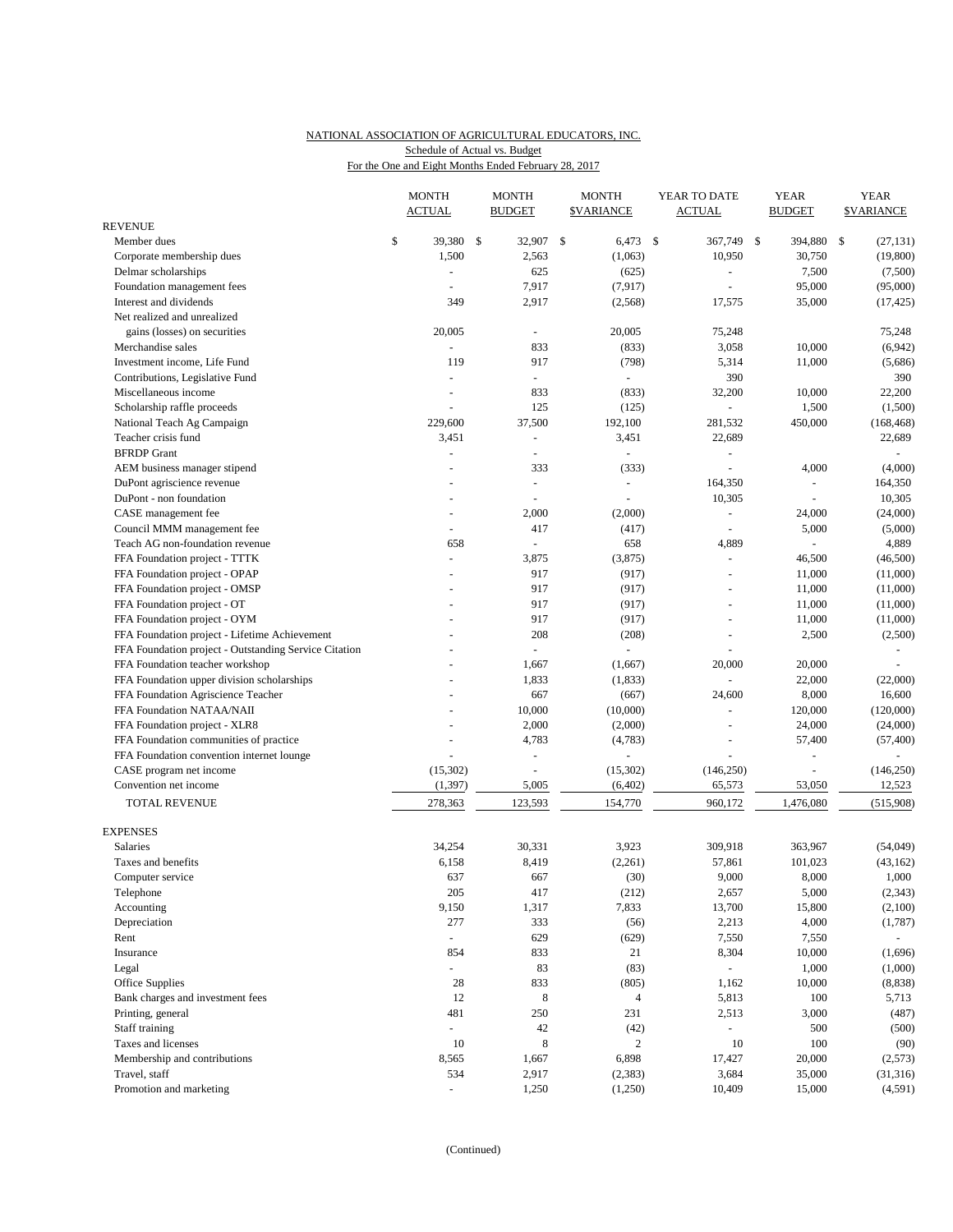## NATIONAL ASSOCIATION OF AGRICULTURAL EDUCATORS, INC. For the One and Eight Months Ended February 28, 2017 Schedule of Actual vs. Budget

| <b>ACTUAL</b><br><b>BUDGET</b><br>93<br>Merchandise and diaries<br>Photocopying<br>$\overline{a}$<br>Postage, general<br>335<br>Professional liability insurance<br>L.<br>Public relations<br>Scholarships<br>Travel, regional secretaries<br>$\sim$<br>Travel, board of directors<br>249 | <b>\$VARIANCE</b><br>208<br>8<br>542<br>3,183<br>83<br>2,583<br>1,500<br>3,333<br>34,167<br>3,875<br>917<br>917<br>917<br>917 | <b>ACTUAL</b><br>2,708<br>(115)<br>(8)<br>$\sim$<br>(207)<br>2,896<br>38,775<br>(3,183)<br>87<br>(83)<br>37,500<br>(2,583)<br>(1,500)<br>1,584<br>(3,084)<br>10,312<br>96,767<br>290,144<br>(2,607)<br>4,622<br>(711)<br>1,050<br>590<br>(711)<br>925<br>(711) | <b>BUDGET</b><br>2,500<br>100<br>6,500<br>38,200<br>1,000<br>31,000<br>18,000<br>40,000<br>410,000<br>46,500<br>11,000<br>11,000 | <b>\$VARIANCE</b><br>208<br>(100)<br>(3,604)<br>575<br>(913)<br>6,500<br>(16, 416)<br>(29, 688)<br>(119, 856)<br>(41, 878)<br>(9,950)<br>(10, 410) |
|-------------------------------------------------------------------------------------------------------------------------------------------------------------------------------------------------------------------------------------------------------------------------------------------|-------------------------------------------------------------------------------------------------------------------------------|----------------------------------------------------------------------------------------------------------------------------------------------------------------------------------------------------------------------------------------------------------------|----------------------------------------------------------------------------------------------------------------------------------|----------------------------------------------------------------------------------------------------------------------------------------------------|
|                                                                                                                                                                                                                                                                                           |                                                                                                                               |                                                                                                                                                                                                                                                                |                                                                                                                                  |                                                                                                                                                    |
|                                                                                                                                                                                                                                                                                           |                                                                                                                               |                                                                                                                                                                                                                                                                |                                                                                                                                  |                                                                                                                                                    |
|                                                                                                                                                                                                                                                                                           |                                                                                                                               |                                                                                                                                                                                                                                                                |                                                                                                                                  |                                                                                                                                                    |
|                                                                                                                                                                                                                                                                                           |                                                                                                                               |                                                                                                                                                                                                                                                                |                                                                                                                                  |                                                                                                                                                    |
|                                                                                                                                                                                                                                                                                           |                                                                                                                               |                                                                                                                                                                                                                                                                |                                                                                                                                  |                                                                                                                                                    |
|                                                                                                                                                                                                                                                                                           |                                                                                                                               |                                                                                                                                                                                                                                                                |                                                                                                                                  |                                                                                                                                                    |
|                                                                                                                                                                                                                                                                                           |                                                                                                                               |                                                                                                                                                                                                                                                                |                                                                                                                                  |                                                                                                                                                    |
|                                                                                                                                                                                                                                                                                           |                                                                                                                               |                                                                                                                                                                                                                                                                |                                                                                                                                  |                                                                                                                                                    |
|                                                                                                                                                                                                                                                                                           |                                                                                                                               |                                                                                                                                                                                                                                                                |                                                                                                                                  |                                                                                                                                                    |
| Nat'l Teach Ag Campaign<br>130,934                                                                                                                                                                                                                                                        |                                                                                                                               |                                                                                                                                                                                                                                                                |                                                                                                                                  |                                                                                                                                                    |
| FFA Foundation project - TTTK<br>1,268                                                                                                                                                                                                                                                    |                                                                                                                               |                                                                                                                                                                                                                                                                |                                                                                                                                  |                                                                                                                                                    |
| FFA Foundation project - OPAP<br>206                                                                                                                                                                                                                                                      |                                                                                                                               |                                                                                                                                                                                                                                                                |                                                                                                                                  |                                                                                                                                                    |
| 206<br>FFA Foundation project - OMSP                                                                                                                                                                                                                                                      |                                                                                                                               |                                                                                                                                                                                                                                                                |                                                                                                                                  |                                                                                                                                                    |
| FFA Foundation project - OT<br>206                                                                                                                                                                                                                                                        |                                                                                                                               |                                                                                                                                                                                                                                                                | 11,000                                                                                                                           | (10,075)                                                                                                                                           |
| FFA Foundation project - OYM<br>206                                                                                                                                                                                                                                                       |                                                                                                                               | (711)<br>666                                                                                                                                                                                                                                                   | 11,000                                                                                                                           | (10, 334)                                                                                                                                          |
| FFA Foundation project - Lifetime achievement<br>206                                                                                                                                                                                                                                      | 208                                                                                                                           | 206<br>(2)                                                                                                                                                                                                                                                     | 2,500                                                                                                                            | (2, 294)                                                                                                                                           |
| FFA Foundation project - Outstanding service citation<br>206                                                                                                                                                                                                                              | L.                                                                                                                            | 206<br>541                                                                                                                                                                                                                                                     |                                                                                                                                  | 541                                                                                                                                                |
| FFA Foundation teacher workshop<br>$\overline{\phantom{a}}$                                                                                                                                                                                                                               | $\overline{a}$                                                                                                                | $\blacksquare$<br>÷,                                                                                                                                                                                                                                           |                                                                                                                                  |                                                                                                                                                    |
| FFA Foundation Regional Grants<br>L.                                                                                                                                                                                                                                                      |                                                                                                                               | L,                                                                                                                                                                                                                                                             |                                                                                                                                  |                                                                                                                                                    |
| FFA Foundation Agrisciense Teachers<br>206                                                                                                                                                                                                                                                |                                                                                                                               | 206<br>206                                                                                                                                                                                                                                                     |                                                                                                                                  | 206                                                                                                                                                |
| FFA Foundation XLR8<br>$\blacksquare$                                                                                                                                                                                                                                                     | 2,000                                                                                                                         | (2,000)<br>2,771                                                                                                                                                                                                                                               | 24,000                                                                                                                           | (21, 229)                                                                                                                                          |
| FFA Foundation convention internet lounge                                                                                                                                                                                                                                                 | $\overline{a}$                                                                                                                | $\overline{a}$<br>L.                                                                                                                                                                                                                                           |                                                                                                                                  |                                                                                                                                                    |
| DuPont Agriscience<br>2,102                                                                                                                                                                                                                                                               | 667                                                                                                                           | 1,435<br>31,200                                                                                                                                                                                                                                                | 8,000                                                                                                                            | 23,200                                                                                                                                             |
| Regional grants<br>÷,                                                                                                                                                                                                                                                                     | $\overline{\phantom{a}}$                                                                                                      | $\overline{\phantom{a}}$<br>L,                                                                                                                                                                                                                                 |                                                                                                                                  |                                                                                                                                                    |
| NPS expense                                                                                                                                                                                                                                                                               | 417                                                                                                                           | (417)<br>(80)                                                                                                                                                                                                                                                  | 5,000                                                                                                                            | (5,080)                                                                                                                                            |
| Webinar expense                                                                                                                                                                                                                                                                           | 100                                                                                                                           | (100)                                                                                                                                                                                                                                                          | 1,200                                                                                                                            | (1,200)                                                                                                                                            |
| Teacher crisis fund<br>500                                                                                                                                                                                                                                                                | L.                                                                                                                            | 500<br>7,500                                                                                                                                                                                                                                                   |                                                                                                                                  | 7,500                                                                                                                                              |
| Communities of practice expense<br>37,191                                                                                                                                                                                                                                                 | 3,167                                                                                                                         | 34,024<br>52,191                                                                                                                                                                                                                                               | 38,000                                                                                                                           | 14,191                                                                                                                                             |
| Substitute teacher hire behinds                                                                                                                                                                                                                                                           | 42                                                                                                                            | (42)<br>÷,                                                                                                                                                                                                                                                     | 500                                                                                                                              | (500)                                                                                                                                              |
| Website<br>1,050                                                                                                                                                                                                                                                                          | 1,083                                                                                                                         | (33)<br>11,031                                                                                                                                                                                                                                                 | 13,000                                                                                                                           | (1,969)                                                                                                                                            |
| 2,250<br>NATAA stipends                                                                                                                                                                                                                                                                   | 10,000                                                                                                                        | (7,750)<br>13,250                                                                                                                                                                                                                                              | 120,000                                                                                                                          | (106, 750)                                                                                                                                         |
| <b>BFRDP</b> expense<br>$\blacksquare$                                                                                                                                                                                                                                                    | ÷,                                                                                                                            | ÷,                                                                                                                                                                                                                                                             |                                                                                                                                  |                                                                                                                                                    |
| <b>BFPD</b> contract labor<br>÷                                                                                                                                                                                                                                                           | $\overline{a}$                                                                                                                |                                                                                                                                                                                                                                                                |                                                                                                                                  |                                                                                                                                                    |
| Credit card expense<br>239                                                                                                                                                                                                                                                                | 208                                                                                                                           | 31<br>3,585                                                                                                                                                                                                                                                    | 2,500                                                                                                                            | 1,085                                                                                                                                              |
| Storage<br>÷,                                                                                                                                                                                                                                                                             | L.                                                                                                                            | 102<br>L,                                                                                                                                                                                                                                                      | ÷,                                                                                                                               | 102                                                                                                                                                |
| Miscellaneous                                                                                                                                                                                                                                                                             |                                                                                                                               | ÷,<br>÷                                                                                                                                                                                                                                                        | $\sim$                                                                                                                           | $\sim$                                                                                                                                             |
| 238,818<br><b>TOTAL EXPENSES</b>                                                                                                                                                                                                                                                          | 121,046<br>117,772                                                                                                            | 966,583                                                                                                                                                                                                                                                        | 1,452,540                                                                                                                        | (485, 957)                                                                                                                                         |
| NET INCOME (LOSS)<br>39,545<br>\$<br>\$                                                                                                                                                                                                                                                   | \$<br>36,998<br>2,547                                                                                                         | \$                                                                                                                                                                                                                                                             | $(6,411)$ \$<br>23,540                                                                                                           | (29, 951)<br>\$                                                                                                                                    |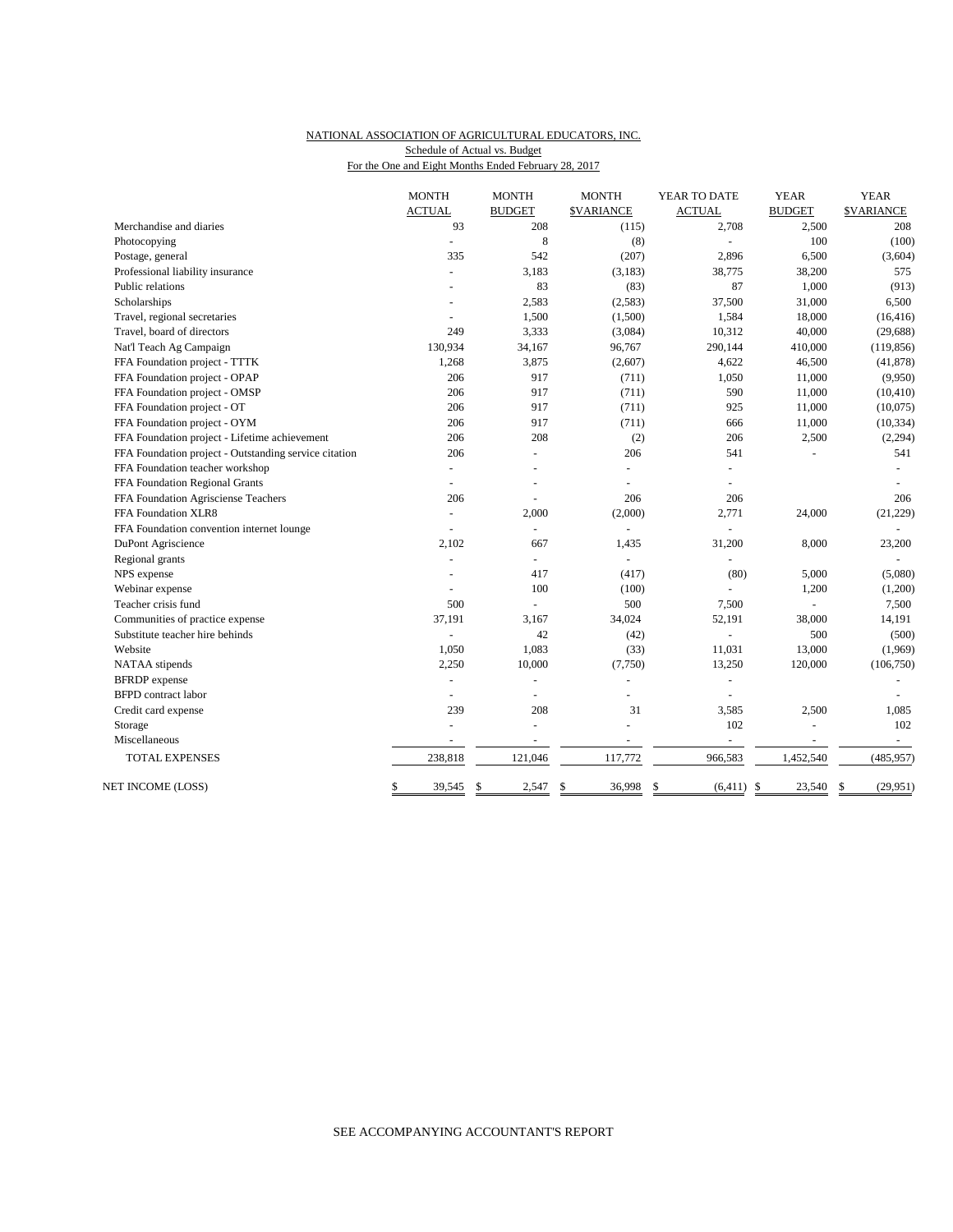#### NATIONAL ASSOCIATION OF AGRICULTURAL EDUCATORS, INC. Schedule of Convention Revenue and Expenses For the One and Eight Months Ended February 28, 2017

|                                           | <b>MONTH</b><br><b>ACTUAL</b> | <b>MONTH</b><br><b>BUDGET</b> | <b>MONTH</b><br><b>SVARIANCE</b> | YEAR TO DATE<br><b>ACTUAL</b> | <b>YEAR</b><br><b>BUDGET</b> | <b>YEAR</b><br><b>SVARIANCE</b> |
|-------------------------------------------|-------------------------------|-------------------------------|----------------------------------|-------------------------------|------------------------------|---------------------------------|
| <b>REVENUE</b>                            |                               |                               |                                  |                               |                              |                                 |
| Convention, registration                  | \$                            | \$<br>9,583                   | $\mathbf{s}$<br>$(9,583)$ \$     | 65,569                        | \$<br>115,000                | - S<br>(49, 431)                |
| Convention, trade show                    |                               |                               |                                  | 1.800                         |                              | 1.800                           |
| Convention, sponsorships - FFA Foundation |                               | 4,583                         | (4,583)                          | 3,280                         | 55,000                       | (51,720)                        |
| Convention, host state social             |                               |                               |                                  |                               |                              |                                 |
| Convention, sponsorships                  |                               | 1,333                         | (1, 333)                         | 17,250                        | 16,000                       | 1,250                           |
| <b>TOTAL REVENUE</b>                      |                               | 15,499                        | (15, 499)                        | 87,899                        | 186,000                      | (98, 101)                       |
| <b>EXPENSES</b>                           |                               |                               |                                  |                               |                              |                                 |
| Convention, plaques and trophies          | 985                           | 242                           | 743                              | 1.103                         | 2,900                        | (1,797)                         |
| Convention, printing                      |                               |                               |                                  | 3,775                         |                              | 3,775                           |
| Convention, awards                        | 412                           |                               | 412                              | 5,882                         | 7,000                        | (1, 118)                        |
| Convention, meal functions                |                               | 833                           | (833)                            |                               | 10,000                       | (10,000)                        |
| Convention, promotion and marketing       |                               | 208                           | (208)                            | 3,844                         | 2,500                        | 1,344                           |
| Convention, postage and shipping          |                               | 333                           | (333)                            | 2,328                         | 4,000                        | (1,672)                         |
| Convention, equipment rental              |                               | 1,583                         | (1,583)                          |                               | 19,000                       | (19,000)                        |
| Convention, host state social             |                               |                               |                                  |                               |                              |                                 |
| Convention, committee expense             |                               | 379                           | (379)                            | 2,982                         | 4,550                        | (1,568)                         |
| Convention, sponsorships - FFA Foundation |                               | 4,583                         | (4,583)                          |                               | 55,000                       | (55,000)                        |
| Convention, travel/board of directors     |                               | 1,333                         | (1, 333)                         | 3,102                         | 16,000                       | (12, 898)                       |
| Convention, staff travel                  |                               | 1,000                         | (1,000)                          | (690)                         | 12,000                       | (12,690)                        |
| <b>TOTAL EXPENSES</b>                     | 1,397                         | 10,494                        | (9,097)                          | 22,326                        | 132,950                      | (110, 624)                      |
| <b>NET INCOME (LOSS)</b>                  | (1, 397)<br>S                 | 5,005<br>S                    | (6, 402)<br>S                    | 65,573<br>\$                  | 53,050<br>\$                 | 12,523<br>S.                    |

SEE ACCOMPANYING ACCOUNTANT'S REPORT